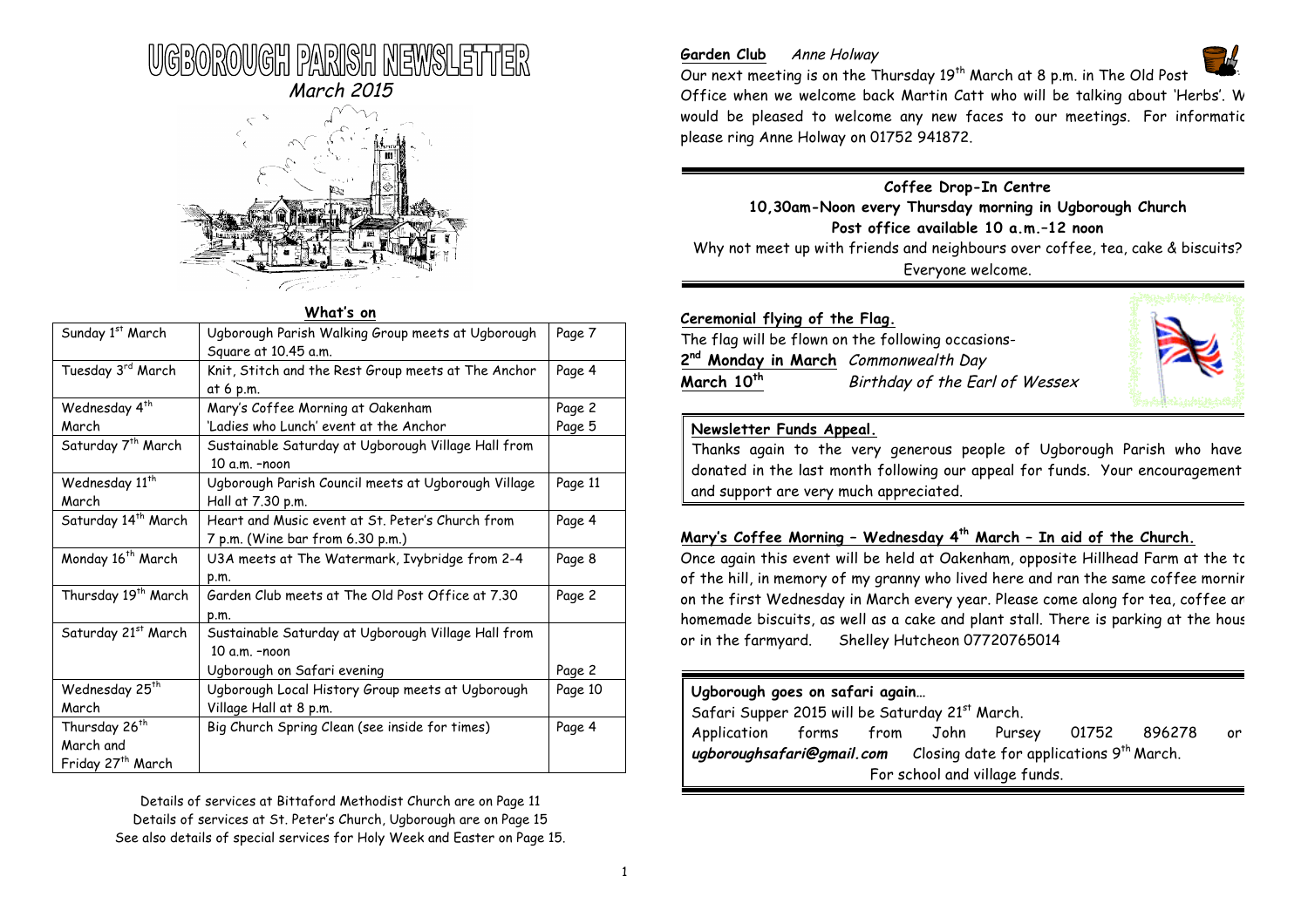#### **Ugborough Neighbourhood Development Plan- Progress report.**

Many thanks to those of you who attended our recent events – this is just to let you know how the events went and where we go next.

**Themes and vision.** Two consultative public engagement events have now taken place, on the evening of Saturday  $17<sup>th</sup>$  January and the afternoon of Saturday on 24<sup>th</sup> January, after Ugborough Sustainable Saturday. These were well attended. The number of adult participants was 45 on Saturday 17th January and 23 on Saturday the 24th (plus 3 children). A combined total of 17 different facilitators and helpers, drawn from the Working Group and the NP community, also supported one or both events and took part in the associated voting and comments. Using the "stars and dots" voting system, each participant had the opportunity to vote for the three themes which they felt to be most important and also to identify the three policy areas they considered to be of greatest importance within each theme. They also had the facility to make as many comments on each theme / policy area as they felt appropriate. Furthermore, participants were encouraged to identify and draw attention to any gaps that they found in the themes and policies. **Next Stage.** Following the two engagement events, the next stage is to analyse and organise the information and comments obtained and put this into an Interim Report. This will go to every household and as many businesses as possible in the NDP area during March 2015. This will contain the themes that have been developed to-date, from information gathered at the various engagement events and road shows, along with what were considered to be the areas of most importance to people. It will also give those not able to attend either of the two recent engagement events a last opportunity to have their say on the themes and important policy areas.

**Please remember** the Ugborough Neighbourhood Development Plan website (www.ugboroughplan.org) along with Facebook and Twitter social media channels are continuing to be updated to keep everyone informed of progress of the Neighbourhood Development Plan.

**A note from George Fletcher-** DCC has supplied us with a grit and salt bin. They've placed it, fully loaded, on the grass verge at the corner of Lutterburn Street and Undertown. Just to emphasise that this is for everyone to use.

Pilates Classes take place at Ugborough Village Hall on Monday and Thursday evening. The times may vary so please contact Abi on 07715 557 399 for up to date information.

# **The Big Church Spring Clean, St Peter's, Ugborough**

Will take place on Thursday 26<sup>th</sup> March from noon onwards and on Friday 27<sup>th</sup> March from 9.30 a.m. If you can spare an hour to help it would be **very much** appreciated. Thank you.

### **Erme Valley Riding for the Disabled-** Peggy Douglas (tel. 07882286421, or 01752 894358.)

As I write in the Half Term break - we have been grateful for the spell of quie weather in February which has allowed our well rugged horses to be out in the fields mainly, with supplemented feed - a situation both horses and staff prefe Long may it last!

Thanks to the Anchor for inviting me to talk at the first of their Ladies Lunche this month. This provided a good chance to chat and discuss our work. We wish th Anchor well in future such events.

The Happy Hoof Club is looking forward to visiting The Anchor in April.

### **DEBUT** presents **HEART & MUSIC**

An exceptional night of songs from the West End and Broadway On Saturday 14th March in St Peter's Church, Ugborough from 7 p.m. Featuring West End performer James Nelson and joined by vocalists Morvern Harrison, Gareth Wynne and Cat Orton. Under the Musical Direction of Jon Orton Tickets £10 from Helen Hart, Philomena Jones or Sue Johns Wine bar available from 6.30 p.m. Pasty supper following the concert

#### **Knit, Stitch and The Rest..**... Stacey Smith 07749113385

After a brilliant trial last month for a knit and stitch club, I think it now deserve a place in the newsletter.

The next meeting will be

Tuesday 3rd March in The Anchor at 6pm. Feel free to bring along a project or start up something fresh. We are a range of ages and abilities.... So if you fancy a girlie chin wag, a glass of something and a chance to learn something new, or pick up where you left off, then pop along to join us.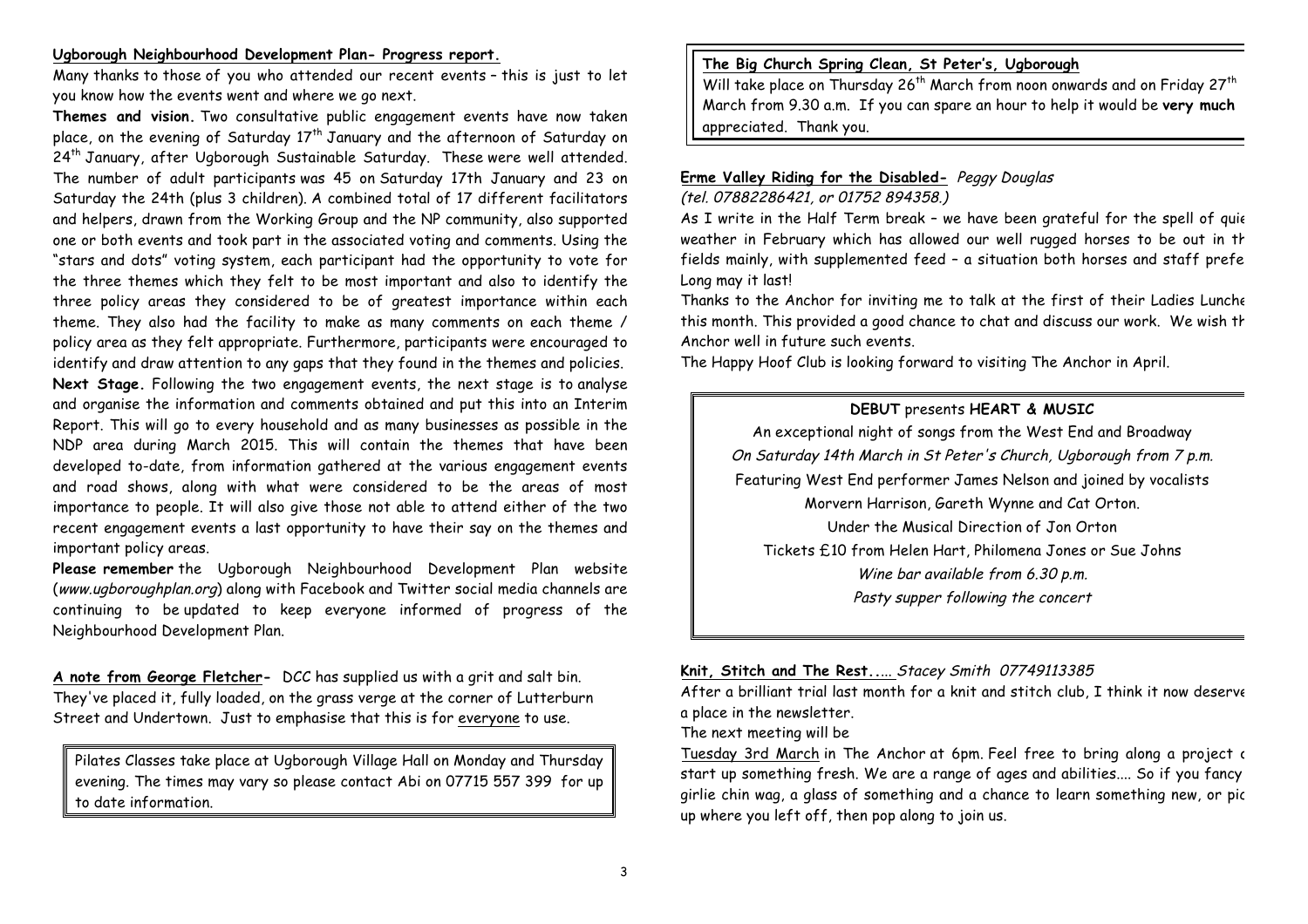### **The Anchor, Ugborough**

4th March- Ladies who Lunch – 2 course lunch with wine and a Guest Speaker. Cost £15 per person.

Mothering Sunday-  $15<sup>th</sup>$  March - Special lunch with a little surprise for all the mums. Booking advised.

Also regular Pie Nights on Wednesdays. Tapas evenings 1<sup>st</sup> Thursdays of month.

# **The Ship, Ugborough**

Regular Burger Nights in the bar on Thursdays and Fish and Chips on Tuesdays.

# **The Beacon Federation -** Executive Headteacher - Mrs. Jane Byrne

#### Ugborough Primary School.

Exciting baby news! Mrs French had a beautiful baby girl, Phoebe - mum and baby doing well. Congratulations to Lucy, Simon and Reuben.

### **Watermark Tickets**

Tickets for the concert went on sale from the Watermark Box Office on 28th February, and then again from Monday 2nd March. Tickets cost £5.50 and are available on a first come first served basis with a maximum of 6 tickets per transaction. Tickets can be purchased by phone, although staff priority will be given to the box office initially; there is a 50p fee for payment by card. Tickets can also be purchased online -please note there is a £1.50 booking fee per ticket for on line sales. A DVD of the performance will be available to pre-order and a form will be issued for this in due course.

#### **Parents Evening**

We will be holding parent consultations during the week beginning 9th March.

#### **Active Kids 2015**

Once again we are taking part in this event and collecting Active Kids Vouchers from Sainsbury's. These can be collected from 28th January until  $5<sup>th</sup>$  May and we can exchange them for active play and cooking equipment. Please ask your family and friends to collect them for us and deposit in the school office. Thank you!

#### **Internet Safety**

Many children spend a lot of time online – to socialise, explore and have fun - but they can also face risks such as cyberbullying or seeing content that is inappropriate. It is, therefore, important for them to know how to stay safe online. Here are a few tips for you to encourage responsible and positive use of digital technology:

· **Talk to your child about what they're up to online**. Be a part of their online life; involve the whole family and show an interest. Find out what sites they visit and what they love about them, if they know you understand they are more likely to come to you if they have any problems.

· **Watch Thinkuknow films and cartoons with your child**. The Thinkuknow site has films, games and advice for children from five all the way to 16.

· **Encourage your child to go online and explore!** There is a wealth of ageappropriate sites online for your children. Encourage them to use sites which are fun, educational and that will help them to develop online skills.

· **Keep up-to-date with your child's development online**. Children grow up fast and they will be growing in confidence and learning new skills daily. It's important the as your child learns more, so do you.

· Set boundaries in the online world just as you would in the real world. Thir about what they might see, what they share, who they talk to and how long the spend online. It is important to discuss boundaries at a young age to develop th tools and skills children need to enjoy their time online.

· Keep all equipment that connects to the internet in a family space. For children of this age, it is important to keep internet use in family areas so you co see the sites your child is using and be there for them if they stumble acros something they don't want to see.

· Know what connects to the internet and how. Nowadays even the TV connect to the internet. Make sure you're aware of which devices that your child use connect to the internet, such as their phone or games console. Also, find out ho they are accessing the internet  $-$  is it your connection, or a neighbour's wifi? Th will affect whether the safety setting you set are being applied.

· **Use parental controls on devices that link to the internet, such as the TV,**  laptops, computers, games consoles and mobile phones. Parental controls are no just about locking and blocking, they are a tool to help you set appropriat boundaries as your child grows and develops. They are not the answer to your child's online safety, but they are a good start and they are not as difficult  $t$ install as you might think.

#### **News from the Governors-** Sue Roberts - Chair of Governors

I have received a letter recently from the Chair of Governors of the Tavistock Church Schools Federation thanking us for all the help and support we gave them last term and describing the very positive outcomes of Mrs Byrne's outstandir work for their staff and children. I have been asked to pass on their sincer thanks to the whole school community in Ermington and Ugborough for making th possible.

#### **Important dates for your diary**

| Thursday 5 <sup>th</sup> March | World Book Day   |
|--------------------------------|------------------|
| Friday 13 <sup>th</sup> March  | Red Nose Day     |
| Friday 27 <sup>th</sup> March  | Last day of term |
| $30th$ March - $10th$ April    | Easter Holidays  |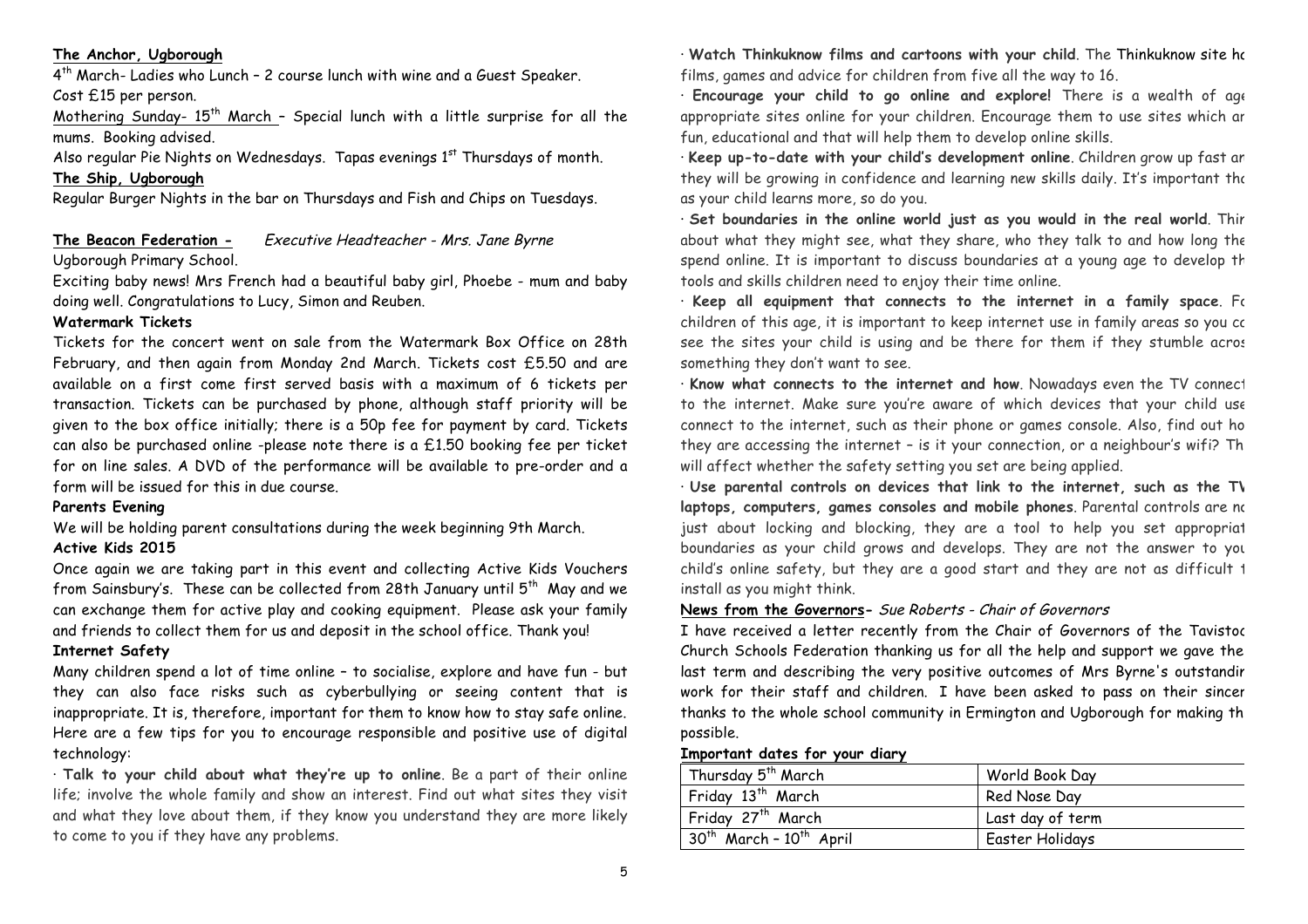#### **Ugborough Parish Walking Group-** Merryl Docker

March is here and Spring is at last in reach! The snowdrops have been a beautiful sight in our hedgerows, what else will see on our March walk? Join us on **Sunday 1st March at 10.45 a.m. in Ugborough** 



**Square** to find out. Our walks are not arduous or over long, everyone will be made welcome, four legs or two. The route will be somewhat weather dependent and usually made up on the day! Please come suitably dressed, particularly in the footwear department, all routes tend to be muddy to say the least!

For more information please contact Merryl Docker (01752 893651) or Tom Holway (01752 941872).

#### **Beryl's Bookworms** -Sue Johns

February's Book was 'The Lie' by Helen Dunmore. This, a harrowing story of Daniel, a soldier returned from the Great War to his native Cornwall. Life in the trenches haunts Daniel's attempts to settle into some sort of normality. Daniel finds he is haunted by the

images of his boyhood friend and soulmate who died traumatically as he attempted to drag him to safety back to the British lines – and these events affects his entire post war existence.

A sad book, we all agreed – and it did provoke discussion as to the 'usefulness' of such books – and whether it is necessary to read about the horrors and devastation of war – particularly WW1. Some thought we should move on (interestingly largely the more mature of us), yet others felt we should revisit such horrors lest we forget.

The narrative also related Daniel's childhood in poverty, contrasting this with his friend's middle class life and the advantages this brought.

'The Lie' seemed to most of us to refer not only to the events around Daniel's inhabiting a cottage he had acquired by subversive means, but to the whole deception of soldiers persuaded to pay the ultimate sacrifice for their country.

Beautifully written we all agreed, with the author's eloquent prose evoking vivid imagery.

We all agreed too that the ending was inevitable and predictable – but this did not detract from the concluding drama.

Mixed scores – averaging 3.6 out of 5 – very much reflecting our discussion.

Next Month: A completely different genre - 'The Cuckoo's Calling' by Robert Galbraith

#### **Rainfall at Shellwood Hill** George Arnison

We recorded 173mm at Shellwood Hill in January 2015.

For comparison, the previous four January's were 310mm (2014), 183.5mm (2013), 119.5 (2012) and 120.5mm (2011).



# **Ivybridge U3A** - Jean Sherrell

Retired or no longer working full time? Keen to meet people, learn new things, an have new experiences? IVYBRIDGE U3A could be just what you are looking for! The next General Meeting will be at THE WATERMARK, Ivybridge on Monda 16th March 2 – 4 p.m. Speaker: Lorna Howell- Lukesland

New and potential members welcome.

The U3A offers a wide range of interest groups for you to join including Walking Gardens, Dartmoor Archaeology, Etymology, Bridge, Tai Chi, Local History – and many more.

See our website for full details www.ivybridge-u3a.org.uk Or email ivybridge.u3a@gmail.com or phone 01752 892772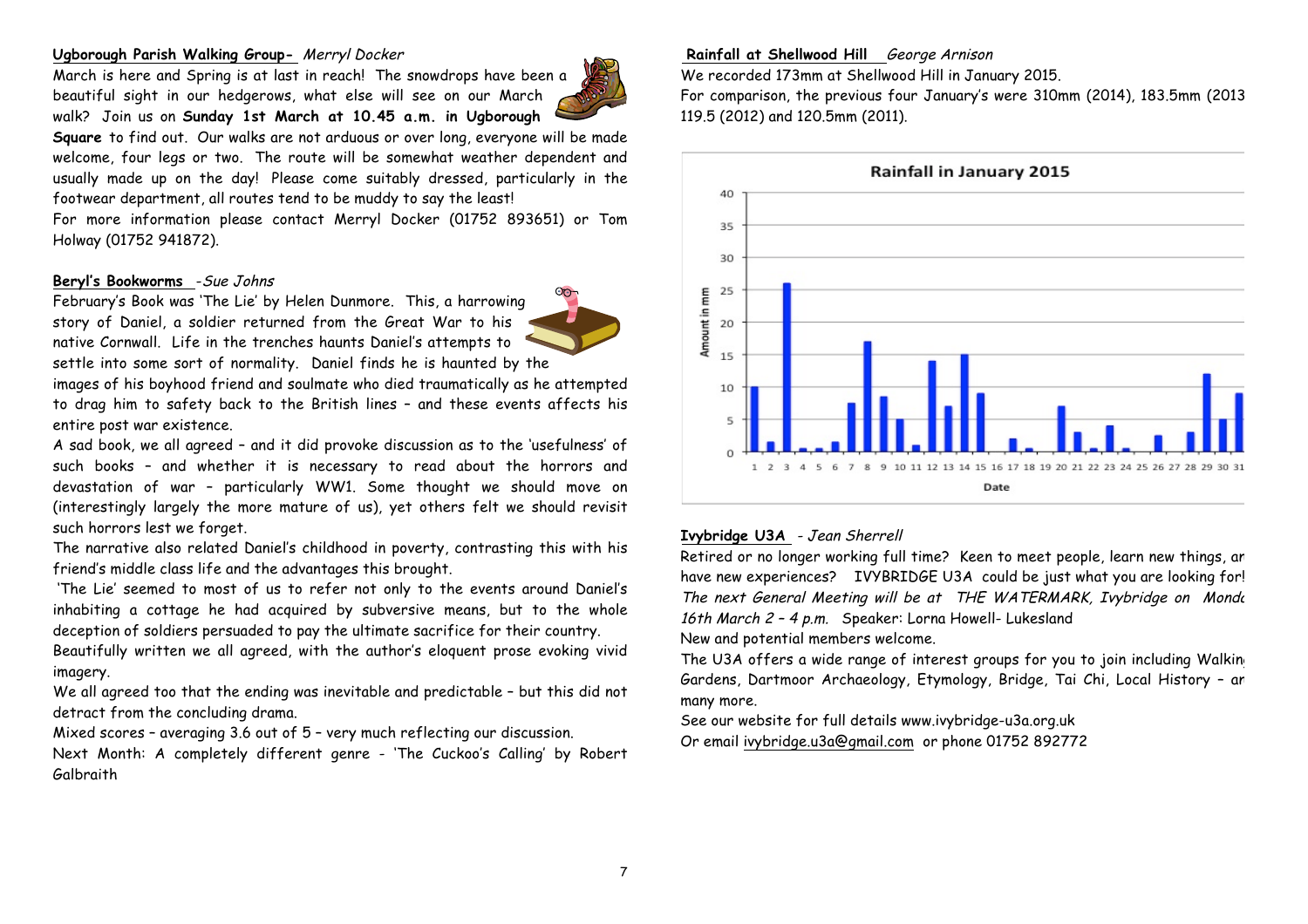

**Your Stars Tonight**. The steamed dietor's lair is awash with the sound of music as she practices her chord scales before heading off into the Ugborough rain and gloom for choir practice. Left alone, my thoughts wander from musical harmony to the discovery by the

Ancient Greeks that musical scales came from numerical ratios. The Pythagoreans even went so far as to claim that all nature consists of harmony arising out of numbers. But the Greek mathematicians were never comfortable with some ratios - such as pi - which could not be made by division of whole numbers. One of the most irritating of these was the "Golden Mean" – add two sides of a rectangle together and divide by the longest – and the nearer it is to 1.61803… the more pleasing it is to the eye. It is everywhere – proportions of Greek temples, the ideal face and body - Leonardo was well aware of it when he painted the Mona Lisa.

The maths behind it was discovered by the Hindu mathematicians two millennium ago but was only introduced into the west in the  $13<sup>th</sup>$  Century by Fibonacci. He used the series 1, 1, 2, 3, 5, 8, 13, 21, 34 and so on (add the last number to the previous one ad infinitum) to explain rabbit populations. Now comes the weird bit – divide the last number by the previous one and out pops 1.618… and the bigger the numbers the closer it gets to the Golden Mean. But even weirder is that in nature the sequence lurks everywhere – in the spiral on pine cones, sunflower seeds, and florets on a cauliflower (for a really psychedelic example check out a Romanesque Cauliflower – they taste good too!). Alan Turing, having sorted out the foundations of computing, shifted his attention to this in the last troubled years of his life – how did nature know the maths that drove it?

Meanwhile out in space the stars continually battle with balancing their expansion caused prodigious generation of thermonuclear energy with the opposing gravitational collapse from their stellar weight. Stars like the sun, are thankfully for us, in a calm staid middle life, changing size only fractionally from day to day or over millennium. Other stars are like teenagers run amok and have totally chaotic patterns as they swell and shrink in the battle between these forces. Recently the random variations of their light has been analysed over a period of years. The mathematics of randomness has shown there are strange predictabilities (variations in the stock market, traffic jams on the M25 or my favourite – the variation in wren populations over the last 50 years). And when they looked at the two major cycles in light variation what ratio popped up? 1.61803… again. From pine cone to variable star it's all the same song – Alan Turing would have been delighted and entranced by the news. And no doubt he would have got out a pencil and scrap paper and worked out the proof in a few minutes.

#### **Ugborough Local History Group-** Merryl Docker

Come and join us on a pub crawl on Wednesday 25th March at 8 p.m. in Ugborough Village Hall when Robert Hesketh will be exploring old Devon Inns ~ r doubt there will be many tall tales and stories to tell about some of the fascinatir and famous country inns in our County. Everyone will be made very welcome, we ar a friendly and informal group. Non-members just  $£2$  on the door, no charge  $c$ course for our members! See you soon.

For more information please contact Merryl Docker (01752 893651)

**SeaMoor Children's Centre** at Town Hall, Ivybridge - Vicky Rawlings Every Thursday- Step by step; a group for families with young children under 5 who have an additional need or you are concerned about their development. Various venues call the children centre 01752 896356 for more information Dads Group

Saturday 28<sup>th</sup> March 10 - 11.30 a.m. at SeaMoor Children's Centre.

# **Ugborough Parish Council** Clerk: Sarah Woodman 01364 661127

email: ugboroughpc@yahoo.co.uk Website: www.ugborough.com/parishcouncil/

**The Neighbourhood Development Plan** is moving forward, following the public engagement events in January. The next step is to develop the themes and draf policies to be included in the Interim Report, which will be presented at th Ugborough Parish Meeting in May.

Planning applications No objections were raised to the proposed extension an shed at Hill House, Ugborough, nor to the extensions and new stables at Ivybridge Equestrian, Davids Lane, Filham; and Councillors supported the proposed extensic and garage at Gate Lodge, Moorhaven.

Speeding traffic had upset Bittaford residents, and Councillors considered tw separate complaints. DCC considers that, on collision data alone, there is r justification for reducing the current speed limit from Bittaford Bridge 1 Monksmoor Bridge. It was suggested that speeding outside Bittaford Terrac could be controlled through the Speedwatch scheme and, in the long run, fundir from the new housing developments in Ivybridge could provide traffic calmir measures in both Bittaford and Wrangaton.

**SHDC Cllr Ward** reported on the SHDC proposal to freeze Council Tax. Sout Hams District Council is currently running an empty homes initiative, and is writir to owners offering to help them bring these potential homes back into use as may help re-house families within their communities. Financial help may be available towards repairs and renovations through a range of grants and loan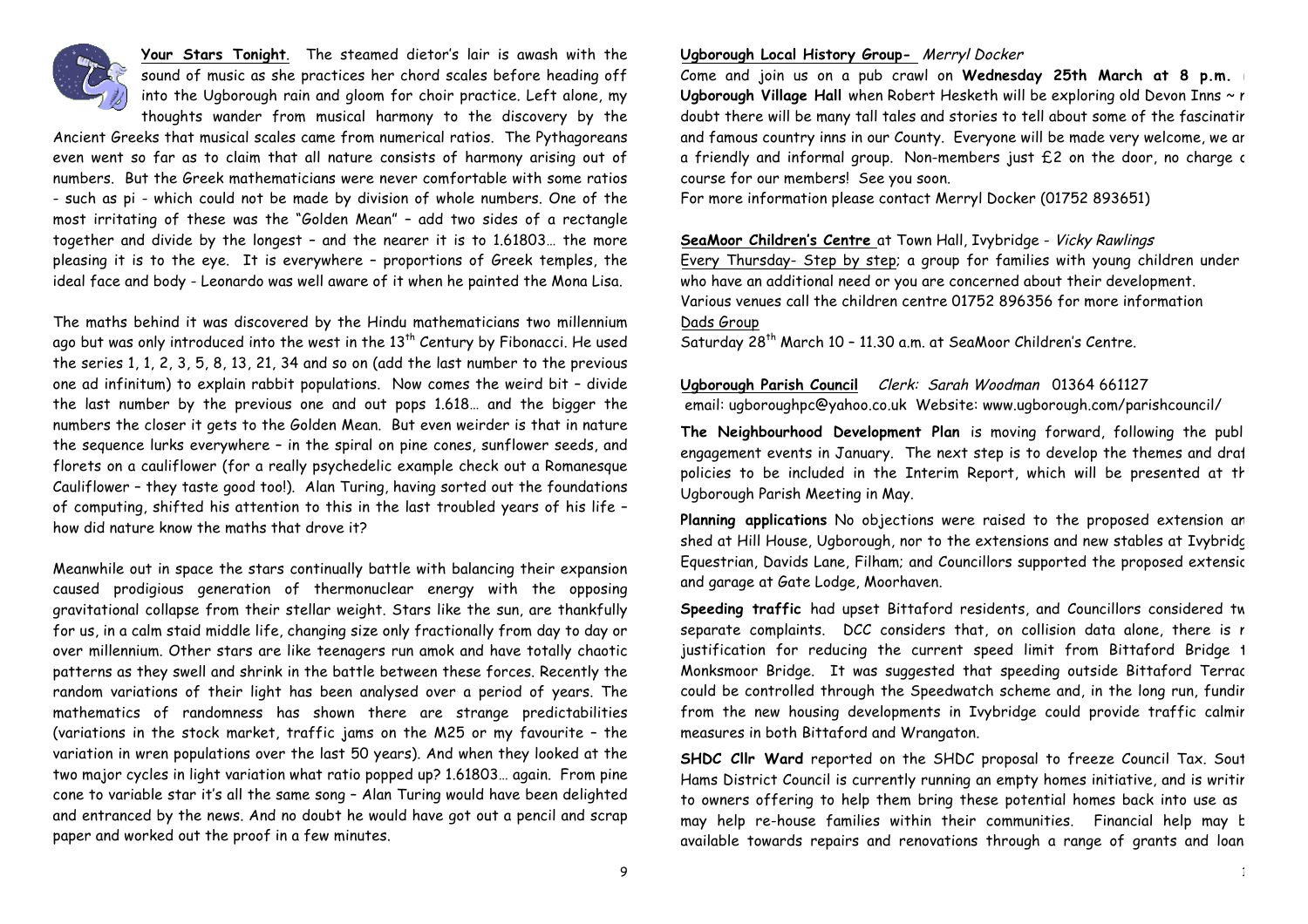usually subject to the owner agreeing to rent out the property when work has been completed. Low interest loans are also available for repair work. It can also offer first-time and existing landlords in the South Hams a property management service through its 'Direct Lets Scheme'.

**A Public Transport Review** is currently being undertaken, which basically means cuts in bus timetables are proposed. To help meet a £50m budget reduction, DCC is proposing to withdraw the X38 Sunday service through Bittaford, and reduce the 91 service from Totnes to Plymouth through Ugborough from 3 days a week to Tuesday only. Your response to these and other proposals is invited – go to http://new.devon.gov.uk/publictransportbudget/. Ugborough Parish Council suggested that, if pensioners paid £1 per trip, existing services could be maintained – but apparently such a change would require an Act of Parliament!

**Vandalism in Wrangaton** Finally, the new Parish Council noticeboard in Wrangaton bus shelter has been smashed and is irreparable. What a senseless waste of money.

The next Parish Council Meeting will be on Wednesday 11<sup>th</sup> March - a week later than normal.

| Bittaford Methodist Chapel Jutta Berger 01752 698381                           |                                                                           |  |  |
|--------------------------------------------------------------------------------|---------------------------------------------------------------------------|--|--|
| Please come and join us - we look forward to welcoming you. Our services start |                                                                           |  |  |
| at 10.30 a.m. unless otherwise shown.                                          |                                                                           |  |  |
| $1^\mathsf{st}$ March                                                          | Rev. David Youngs Sacrament of Holy Communion                             |  |  |
|                                                                                | 8 <sup>th</sup> March Mr. John Pointon                                    |  |  |
|                                                                                | 15 <sup>th</sup> March Rev. Ralph Ward Sacrament of Holy Communion 2.30pm |  |  |
| 22 <sup>nd</sup> March                                                         | Mrs.Alfreda Rogers                                                        |  |  |
| 29th March                                                                     | Mrs Gillian Mills                                                         |  |  |
| Our Hall is available for hire. We have a small Tea Kitchen. All enquiries     |                                                                           |  |  |
| contact: Jutta Berger as above or e-Mail to: juttaberger@tiscali.co.uk         |                                                                           |  |  |
| Green Pastures Coffee Bar for families with small children.                    |                                                                           |  |  |
| Open every Friday from 10 a.m. 'til 12 noon including School Holidays!         |                                                                           |  |  |

#### **St. Peter's Church Building News-** Peter Povey

With on-going discussions on the Ugborough Neighbourhood Development Plan, think this is an optimum time for Parishioners to have an update on the fabric c St. Peter's Church, and to know what is being considered for the future.

For the two and a half months before Christmas, as many Parishioners will have seen, the side of the Church facing Ugborough Square was wreathed in scaffoldir as the building contractor replaced the worn out sheet lead on the north aisle roo This work was mainly paid for by grants from the Heritage Lottery Fun (£74,300) and the Worshipful Company of Grocers' Charity (£5,000). Integral 1 this project, soon after Easter, we shall have a permanent display of the Church fascinating and long history, prepared by staff and students of the Department c History and Art History of Plymouth University, based on their research. An visitors will be able to view the wonderful medieval carved wooden roof bosses in the north aisle without having to strain their necks, through the medium of moveable mirror mounted on an English Oak base.

But there is still much work to be done in the Church, and the Parochial Churc Council is now exploring with its architect and heating experts how it can make th Church warm and dry, and get rid of the ugly green mould on the walls on the eas south and west of the Church. This will involve cutting out the faulty plaster an replacing it; re-rendering and re-pointing the corresponding outside walls, repairir leaking windows; putting in French drains; inserting steel wall ties in the bulgir north transept walls; and installing a new and effective heating system. All heatir options, including renewables, have been considered but, although this has not bee finalised, it looks as though the best system will be one using warm water radiator heated by a gas-fired boiler.

All this will be expensive, certainly over  $£125,000$ , but the work may have to b carried out in stages, as money becomes available. The Parochial Church Council will make every effort to secure major funding from grant-giving bodies, but, whe more accurate costings are known, and the necessary planning permissions for th Grade I listed building have been received, the Church Council will need to call c the people of Ugborough Parish to give financial support for the work, which will not only improve the environment for services and community activities, but will safeguard the fabric of the Church for future generations. This correlates with the Ugborough Neighbourhood Development Plan consultations, where a number of Parishioners have urged a greater use of St. Peter's Church by the wide community. The PCC already has a small Heating Fund, and is always pleased 1 receive donations, GiftAided if the donor is a UK taxpayer, and The Friends of S Peter's Church have already pledged their support and are giving over £3,000 1 kick-start the planning.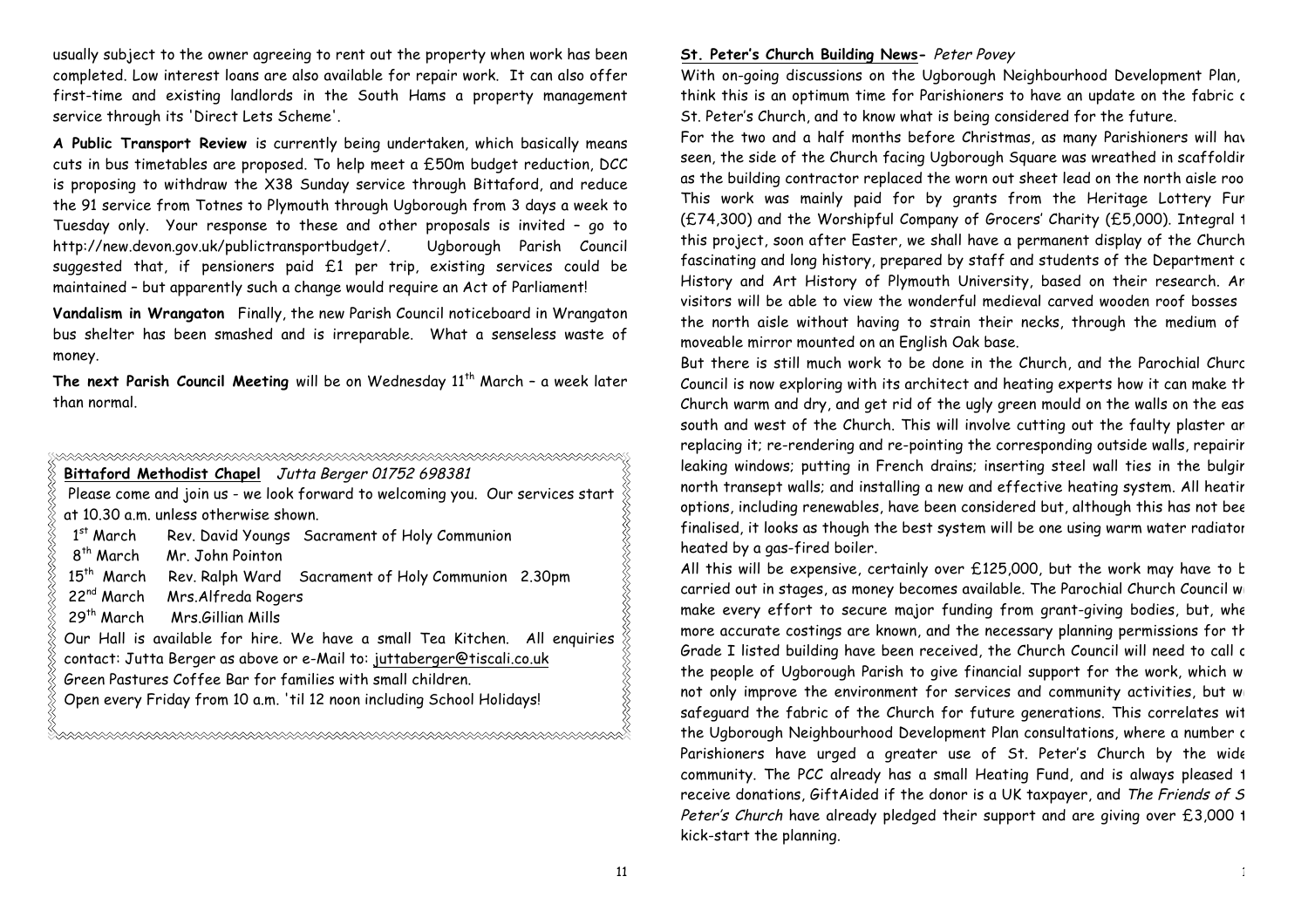What is the timetable for these developments? The Parochial Church Council hopes to have draft plans ready by late Spring. These then have to be considered by the Diocesan Advisory Committee, and various heritage organisations such as English Heritage have to be consulted. When approved, with or without modification, the Church Council has to seek approval, by way of a Faculty, from the Diocesan Chancellor. This is an equivalent process to obtaining planning consent for alterations or development of secular buildings from the local planning authority. The earliest we are likely to get a Faculty is late Autumn. Only when a Faculty has been granted will most grant-giving bodies consider applications, and only when a robust funding plan is established, can we expect to be able to commence work. Our newly completed roof repair scheme took two and a half years from concept to completion. Our new plans will be more extensive, and are likely to take at least the same length of time until they reach fruition.

(Thanks to Peter for all the time and energy he has put into these ambitious plans. Let's hope we will have a warm, dry and mould free church in the foreseeable future).

# **The following items are from Rev'd Caroline Luff Lent Study Group**

Just a reminder that we are studying Songs of Praise from the New Testament with contributions from, among others, Sr. Wendy Becket, The Archbishop of Canterbury and David Suchet. For Ugborough and Ermington the meetings will be on Tuesday evenings at 7.30 p.m. at Whitsun Cottage, Fore Street, Ugborough, David and Sally's house.

# **Women's World Day of Prayer –** St. Mary's, Diptford,

7.30 p.m. Friday  $6^{th}$  March (Men and women welcome)

**Everyone** is welcome to this service, when we shall have the opportunity to join with people all across the world, using the same order of service, prepared by the women of the Bahamas. We are asked to wear a bright scarf or blouse or….to reflect the Bahamian way of dressing. The theme is one of Service, following Christ's example at the Last Supper.

### **Quiet Day – Saturday March 28th.**

The arrangements for this annual time of reflection have not yet been finalised, but it will happen! Many people have found it extremely helpful to pause for a few hours just before Holy Week so as to concentrate on this most intense week in the Christian calendar – I do commend it to you as, indeed, all the observances of the period leading up to Easter. How can we celebrate the miracle of resurrection unless we have been associated with Jesus' crucifixion – it doesn't make any sense at all!

### **Our New Archdeacon**

We are very fortunate to be placed under the care of The Revd. Douglas Dettmer - "The Venerable" after his Collation, which will take place in St. Mary's Totnes at 7.30 p.m. on Tuesday March 24<sup>th</sup>. Hopefully this Mission Community will be well represented at that service.

Douglas, an American by birth, was Chaplain to Bishop Hewlett, so has an encyclopaedic knowledge of the diocese; he is well-versed in the legal niceties of Church administration; at present he's Rector of several villages to the north of Exeter, so understands the joys and challenges of rural ministry. He is the chairman of the House of Clergy of the diocese. He's also a thoroughly nice chap and very approachable.

# **St. Peter's Church, Ugborough**- David Stafford (Reader)

'Always be prepared to give the hope that is within you' says St Peter. We ofte have many questions asked of us as we chat to others about our Christian faith an when Jesus was walking with two men on a road to a town called Emmaus he opene their eyes with answers to their questions. Often questions can be asked in th middle of a society where there are tensions, whether ethnic or religious and it co often be difficult to discuss such issues without offending someone. When Jesus was asked questions he often asked one back to try to see what was behind th question; in a way challenging their assumptions. Intent is often more important than content. The issue of the trial of Jesus was set in the context of Rome military might, as the occupiers of the country and the religious leaders with the own agenda. His interrogator wanted to get to the truth and Jesus said the 'those who are on the side of truth listen to me'; his interrogator, Pilate aske "what is truth?" I wonder whether he really wanted to know the answer to the question. It has been said that Jesus is the eternal contemporary; that is h influence is living on to this day. As we move into Lent and then to Jesus' entry int Jerusalem on Palm Sunday, we will meet as Christians during this period to ask ou own questions and be open to the answers from the Person who is unique in histor Please do join us in this; all are welcome to be part of this process of questioning for example why do we look forward to Easter?